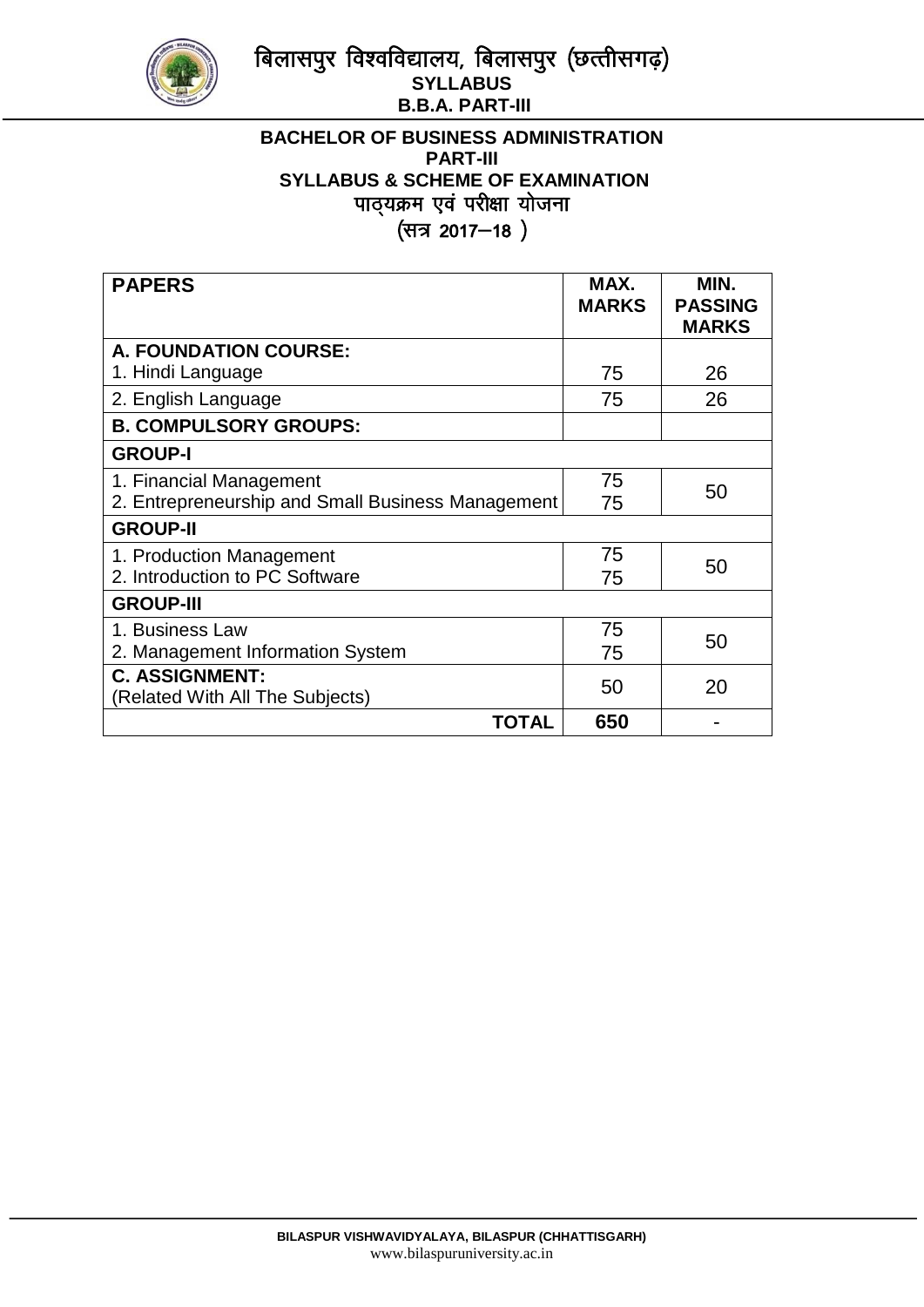

# आधार पाठ्यक्रम हिन्दी भाषा प्रथम प्रश्न पत्र

#### **MM75**

(बी.ए. / बी.एससी, / बी.एच.एससी, / बी.कॉम. तृतीय वर्ष के पुनरीक्षित एकीकृत आधार पाठ्यक्रम और

पाठ्य सामग्री का संयोजन)

# ।। सम्प्रेषण कौशल, हिन्दी भाषा और सामान्य ज्ञान।।

आधार पाठ्यक्रम की संरचना और अनिवार्य पाठ्य पुस्तक–हिन्दी भाषा एवं समसामयिकी–

का संयोजन इस तरह किया गया है कि सामान्य ज्ञान की विषय वस्तु–विकासशील देशों की समस्याओं– के माध्यम ओर साथ–साथ हिन्दी भाषा का ज्ञान और उसमें सम्प्रेषण कौशल अर्जित किया जा सके। इसी प्रयोजन से व्याकरण की अन्तर्वस्तु को विविध विधाओ की संकलित रचनाओं और सामान्य ज्ञान की पाठय सामग्री के साथ अन्तर्गुम्फित किया गया है। अध्ययन–अध्यापन के लिए पूरी पुस्तक की पाठ्य सामग्री है और अभ्यास के लिये विस्तृत प्रश्नावली है। यह प्रश्नपत्र भाषा का है अतः पाठय सामग्री का व्याख्यात्म और आलोचनात्मक अध्ययन अपेक्षित नहीं है। पाठयक्रम और पाठयसामग्री का संयोजन निम्नलिखित पाँच इकाइयों में किया जाता है। प्रत्येक इकाई को दो भागों में विभक्त किया गया है।

इकाई– 1 (क) भारत माता : सुमित्रानंदन पंत, परशुराम की प्रतीज्ञा : रामधारी सिंह दिनकर बहुत बड़ा सवाल : मोहन राकेश, संस्कृति और राष्ट्रीय एकीकरण योगेश अटल (ख) कथन की शैलियॉ : रचनागत उदाहरण और प्रयोग ।

- **इकाई– 2 (क)** विकासशील देशों की समस्यायें, विकासात्मक पुनर्विचार और प्रौद्योगिकी एवं नगरीकरण ।
	- (ख) विभिन्न संरचनाएँ ।
- इकाई-3 (क) आधुनिक तकनीकी सभ्यता, पर्यावरण प्रदूषण तथा धारणीय विकास । (ख) कार्यालयीन पत्र और आलेख ।
- इकाई– 4 (क) जनसंख्या : भारत के संदर्भ में और गरीबी तथा बेरोजगारी । (ख) अनुवाद ।
- **इकाई– 5 (क)** उर्जा और शक्तिमानता का अर्थशास्त्र । (ख) घटनाओं, समारोहों आदि का प्रतिवेदन और विभिन्न प्रकार के निमंत्रण -पत्र ।

**मूल्यांक योजना** : प्रत्येक इकाई से एक–एक प्रश्न पूछा जायेगा । प्रत्येक प्रश्न में आंतरिक विकल्प होगा। प्रत्येक प्रश्न के 15 अंक होंगें । प्रत्यके इकाई दो-दो खंड क्रमशः 'क' और 'ख' में विभक्त है, इसलिए प्रत्येक प्रश्न के भी दो भाग, क्रमशः 'क' और 'ख' में विभक्त होंगे । 'क' अर्थात पाठ एवं सामान्य ज्ञान से संबद्ध प्रश्न के अंक 8 एवं 'ख' अर्थात भाषा एवं सम्प्रेषण कौशल से संबद्ध प्रश्न के अंक 7 होंगे । इस प्रकार पुरे प्रश्न पत्र के पुर्णाक 75 होंगे ।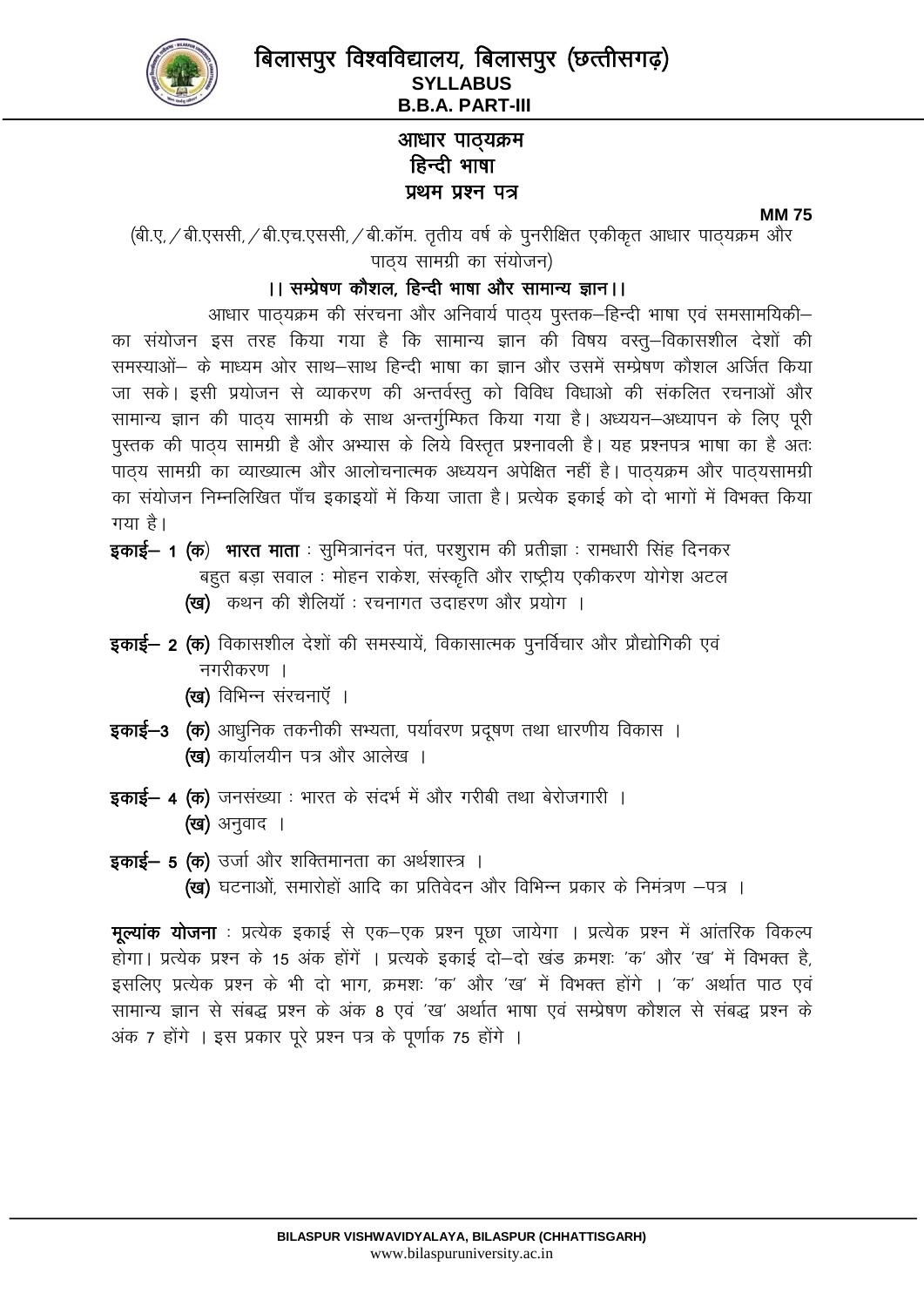

# **FOUNDATION COURSE PAPER-II ENGLISH LANGUAGE**

M.M. 75

 The question paper for B.A./B.Sc./B.Com./B.H.Sc. III Foundation course, English Language and General Answers shall comprise the following items:

## **Five question to be attempted, each carrying 3 marks.**

- **UNIT-I** Essay type answer in about 200 words. 5 essay type question to be Asked three to be attempted.
- **UNIT-II** Essay writing
- **UNIT-III** Précis writing.
- **UNIT-IV** (a) Reading comprehension of an unseen passage. (b) Vocabulary based on text.
- **UNIT-V** Grammar Advanced Exercises.

**Note:** Question on unit I and IV (b) shall be asked from the prescribed text. Which will comprise of popular create writing and the following items. Minimum needs housing and transport Geo-economic profile of M.P. communication Educate and culture. Woman and Worm in Empowerment Development, management of change, physical quality of life. War and human survival, the question of human social value survival, the question of human social value, new Economic Philosophy Recent Liberalization Method Demo ration decentralisation (with reference to 73, 74 constitutional Amendment.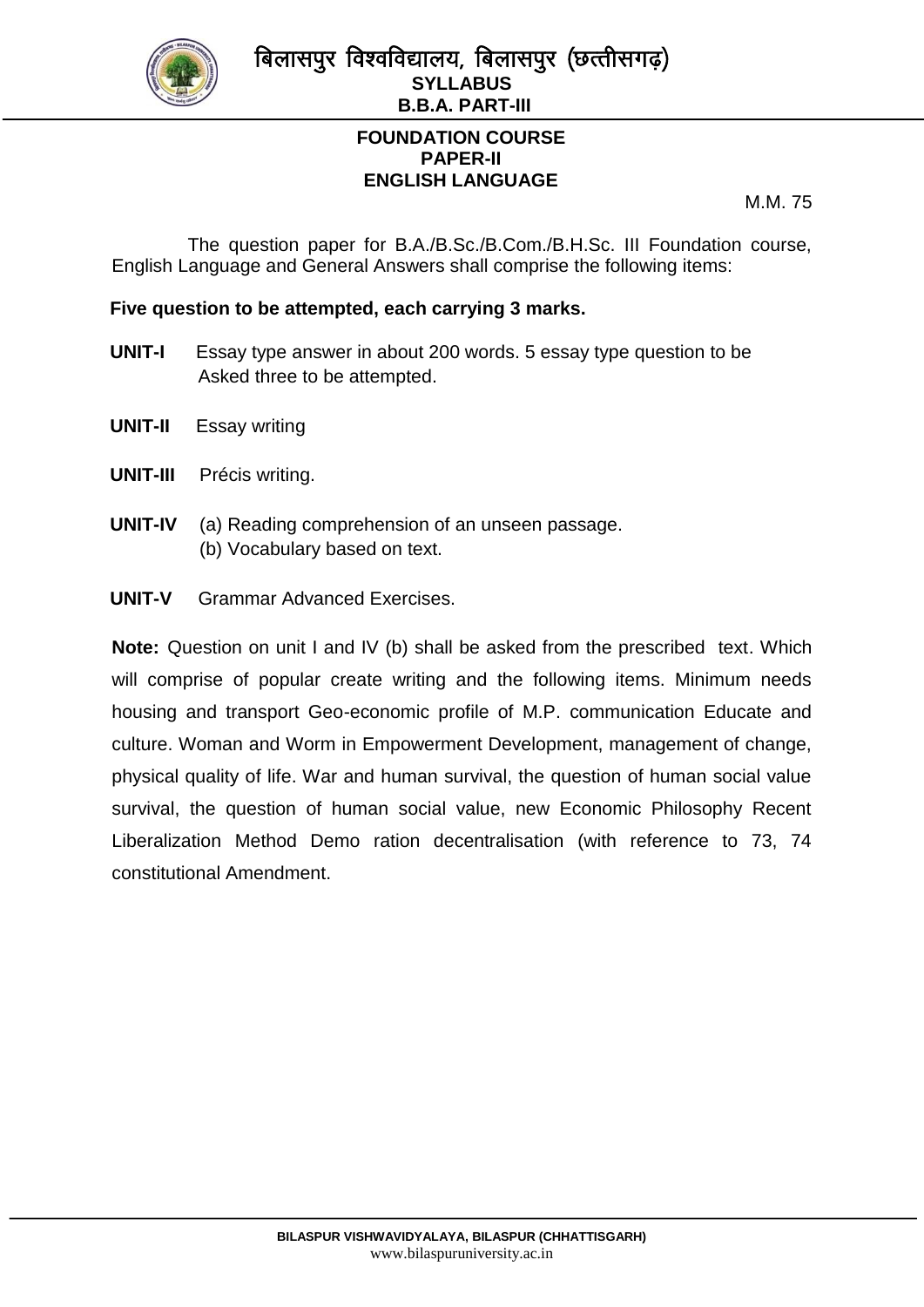

बिलासपुर विश्वविद्यालय, बिलासपुर (छत्तीसगढ) **SYLLABUS B.B.A. PART-III**

### **GROUP-I PAPER-I FINANCIAL MANAGEMENT**

### **Unit- 1**

**Scope and Objectives of Financial Management:** What is Financial Anyway, Fundamental principles of finance, Role of computers in finance.

**Finance Decision**: Cost classification, Cost-volume-profit Analysis, sensitivity Analysis, Advantage of cost-volume-profit Analysis, Do you know this?

### **Unit-2**

**Dividend Decisions**: Dividend Theories, Others Affecting Dividend Policies, buyback of shares.

**Capital Structure Planning**: Debt or Equity, Capital Structure Theories, Modigliani-Miller Approach, Tax Perspective, Factors Influencing Capital Structure, some conclusions on capital structure Decisions.

### **Unit-3**

**Capital Budgeting**: Nature of Long-term Financial Decisions, investments Decisions, and Importance of Investment Decision, Time Value of Money, Valuing Securities, Investment Appraisal Methods, Non-discounting methods, discounting methods of appraisal, What does IRR Mean? Risk, the Capital Asset Pricing Model (CAPM)

**Management of Earning**: Cash Management, What is a Float?

### **Unit-4**

**Financial Analysis**: Making Sense of Financial Statements, Ratio Analysis

**Operating and Financial Leverage**: Operating leverage, He much Financial Leverage is Enough?

### **Unit-5**

**Working Capital Management:** Importance of short-term Funds Management, Components of working Capital, The size of the Company's Investment in Current Assets, Factors Influencing Working Capital, The Working Capital Cycle, Receivables Management, Establishing Credit Limits, Debt Collection, Cost of credit Control, Cash Discount, payables Management , Cost of Trade credit, Proper use of trade Credit, Inventory Management, Pattern of Procurement and Stockholding, Modified Ordering Systems, Integrated Short-term Funds Planning.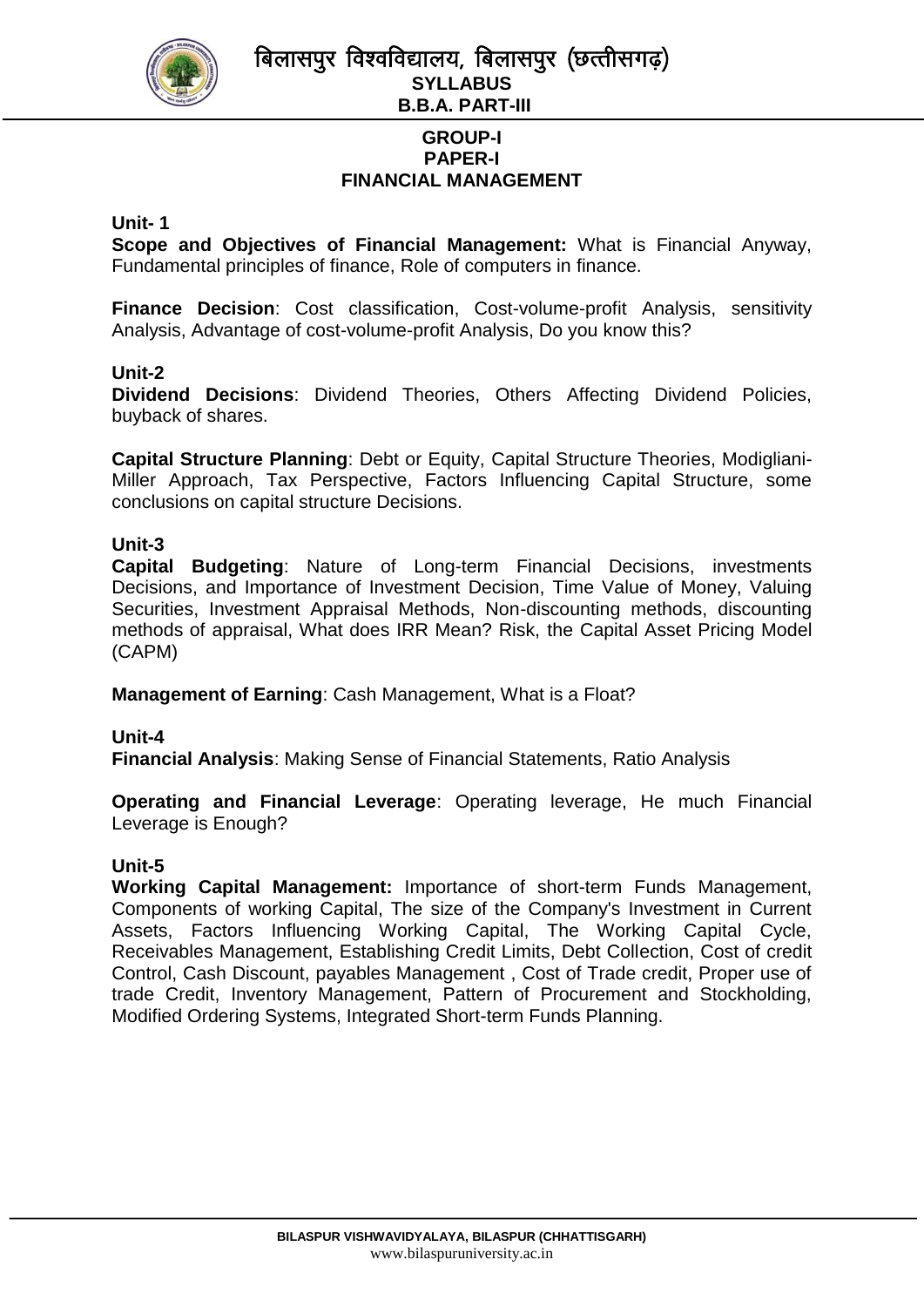

#### **GROUP-I PAPER-II ENTERPRENEURSHIP AND SMALL BUSINESS MANAGEMENT**

## **Unit-I**

concept of Entrepreneurship; Emergence of Entrepreneurial class; Theories of Entrepreneurship nature, Audi ties and functions of Entrepreneurship, Entrepreneurial Environment, Types and functions of Entrepreneurship and importance.

### **Unit-II**

Promotion of a business, opportunities analysis, External environment analysis, Economic, Social and technological, Competitive factors, Legal requirements for establishment of a new unit and raising of funds, Venture capital sources and documentation required.

### **Unit-III**

Project concept, Classification and identification project formulation and report, Project appraisal and resources assessment Social responsibility of Entrepreneurship.

Financial analysis: Proforma income statements, Proforma income statement, Proforma cash flow, Proforma Balance sheet, Proforma sources and application of funds, Break-even analysis.

### **Unit- IV**

EDP-Nead, objectives, steps, their role and relevance, achievement, the evaluation of training programme, Role of Govt. in organizing EDPs, Government polices assistance and incentives, Institutions for Entrepreneurial development.

### **Unit-V**

Process of establishing SSI, nature, objectives and importance of small unit, The role and performance of SSI in Indian economy, Problem of SSI, Industrial sickness in small units causes, Precautions and remedies, Technological up gradation and small business, women entrepreneur.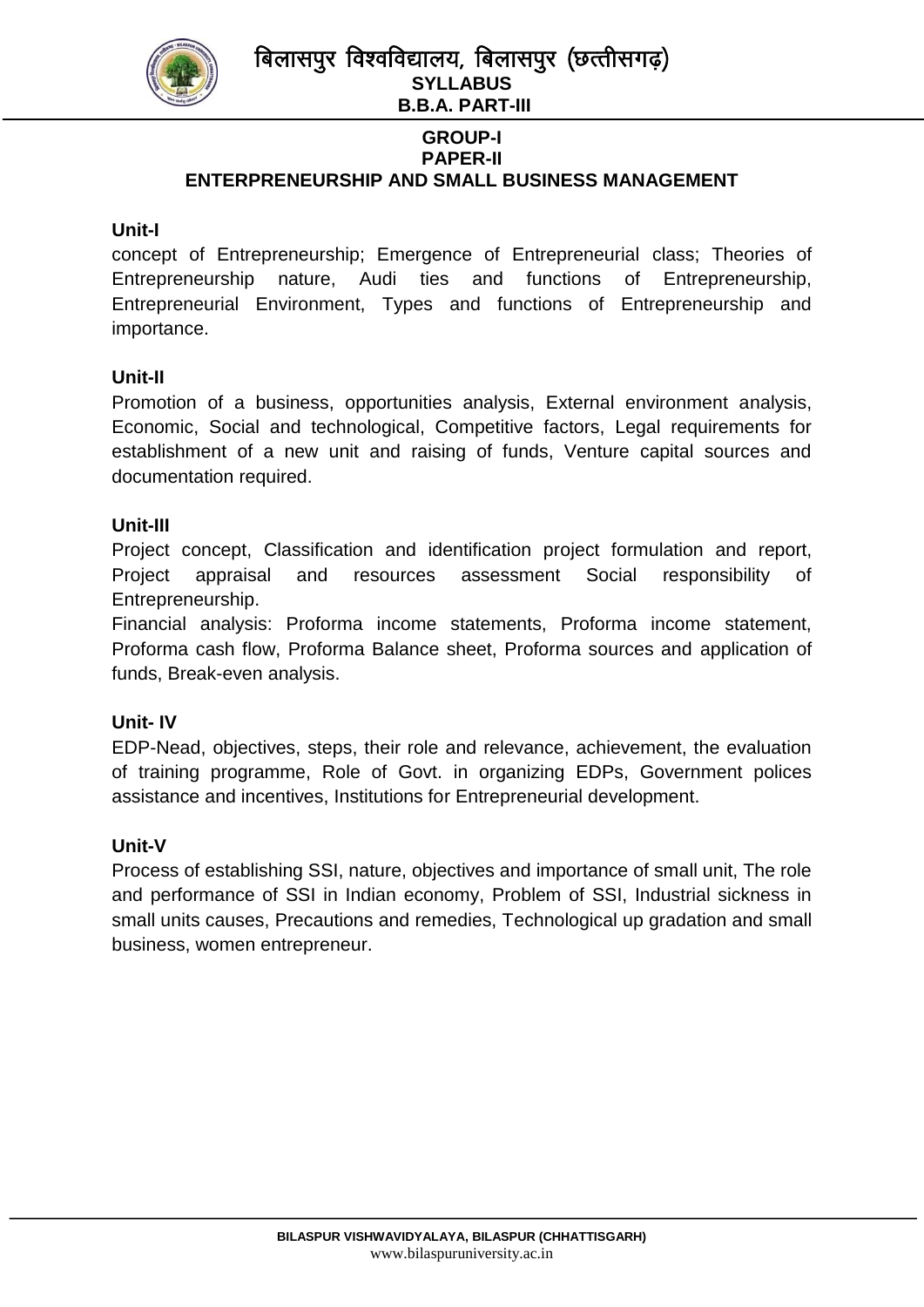

बिलासपुर विश्वविद्यालय, बिलासपुर (छत्तीसगढ) **SYLLABUS B.B.A. PART-III**

### **GROUP-II PAPER-I PRODUCTION MANAGEMENT**

### **Unit-1**

**Basic Concepts**: Production Defined, Production as Heart of an Organisation, Production Management Function, Objectives of Production Management, Scope of Production Management, Decision making in production Management, production Organisation, Historical Evolution of Production/Operations Management.

**Design and control of Production Systems**: Technology Life Cycle (TLC) and Product Design, Categories of Process technologies, Impact of design Engineering on technology, Mechanisation and Automation, Impact of Computers on Process Innovation, Flexible Manufacturing Systems.

### **Unit-2**

**Production Life Cycle and Design:** Product Design, Modular Design and standardisation, Definitions, Generation of New Product Opportunities, Product Life Cycle.

**Product Planning and Development:** Product Development, Research and Development.

**Plant Location**: Facilities Location Defined, Significance of Plant Location, Objectives of Location strategy, Types of facilities, Site Selection- Where to locate? Site Evaluation Processes, Critical Factors in Location Analysis, Location Analysis Techniques, Locational Break-Even Analysis, Behavioural Impacts in Facility Location.

## **Unit-3**

**Plant Layout:** Facility Layout/Plant Layout Defined, Objectives of Plant Layout, Effects of Layout on cost, Advantages of good Plant Layout, Basic Types of Layouts, Which type of Layout to Use When? Factors Influencing Plant Layout, Guiding Fundamentals to Successful Layout, Approach to Layout Engineering, Step in Planning Plant Layout, Visualise the Layout, Comparison of Different Types of Layouts, Evaluation of Alternative Layouts, Effect of Automation on Layout, Symptoms of a Bad Layout.

**Materials Handling**: Definition, Functions of Materials Handling, Importance/Significance of materials Handling, Factors on which Materials Handling System Depends, Principles of Materials Handling, Selection of Materials Handling Equipment, Types of Materials, Handling Equipment, Principle of Unit Load and Concept of Containerisation and Pollicisation, Relation Between Plant Layout and Materials Handling, Mechanisation and Automation in Materials Handling, Assessment of handling Problems for Mechanisation, care and Safety in Materials Handling, Some Guidelines for Cost Reduction in Materials, Handling System.

**Demand Forecasting**: Forecasts and Predictions, Types and time Horizon of Forecasts, Categories of Forecasting, levels of Forecasting, Qualitative Methods of Forecasting Demand, Selecting the Appropriate Methods of Forecasting.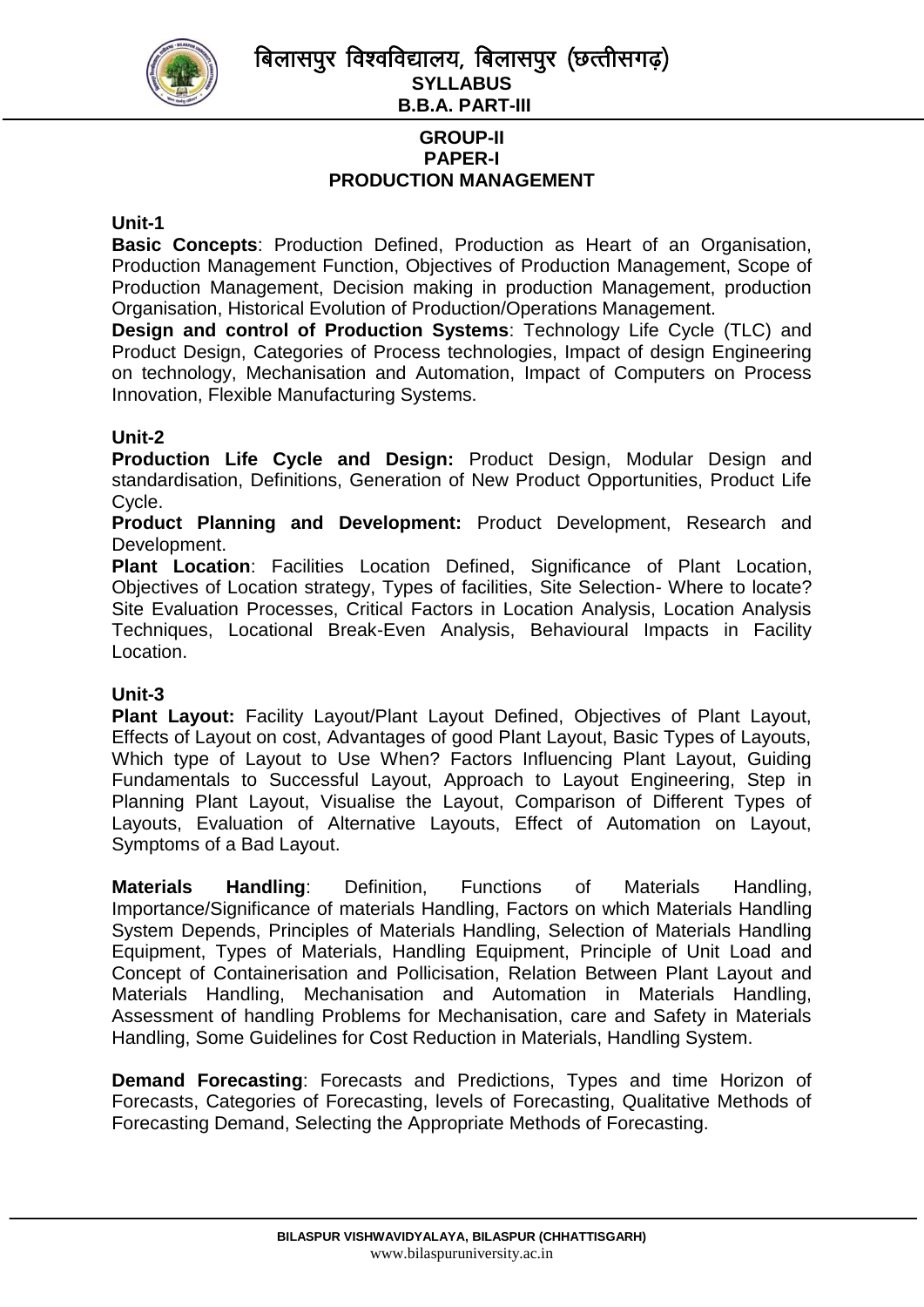

## बिलासपुर विश्वविद्यालय, बिलासपुर (छत्तीसगढ़) **SYLLABUS B.B.A. PART-III**

## **Unit-4**

**Production Planning**: Characteristics of Production Planning, Objectives of Production Planning, Importance of Production Planning, Planning and Manufacturing Systems, Factors Determining an Efficient production System, Steps of procedure for Production Planning, Prerequisites of Production Planning Department.

**Production Control and Scheduling**: Production Control, Scheduling Defined, Dispatching for Batch Production.

**Dispatching and Follow-up**: Despatching.

**Inspection**: Return to Suppliers, Goods Received Notes, Bin Cards.

#### **Unit-5**

**Maintenance Management**: Maintenance Defined, Maintenance Policy, Problems on Maintenance, Service Level defined.

**Work Study**: Work Study Defined

**Materials Management:** Management of Material Resources, Definition of Materials Management, Scope of Materials Management, Goals and Objectives of Materials Management, The Importance of Materials Management to Business Management, Materials Management as Profit Centre, Functions of Materials Management, Interdependencies between Materials Management and other Allied Functions, Integrated Materials Management Function.

**Inventory Control:** Inventory Defined, Characteristics of Inventory, Inventory Control Fundamentals, Basic Concepts of Inventory Related Costs, Perpetual Inventory System, Economic Order Quantity, Selective Inventory Control.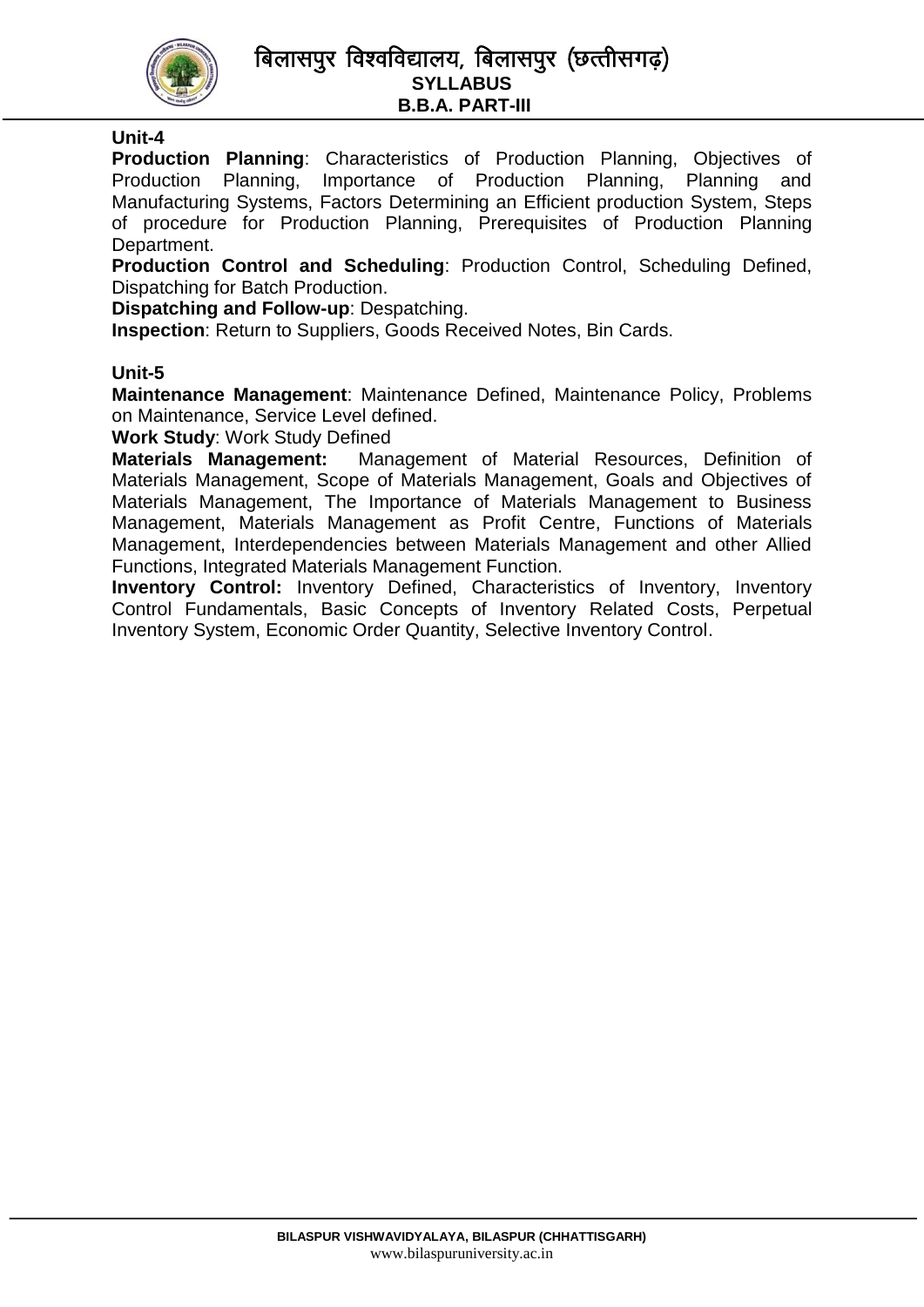बिलासपुर विश्वविद्यालय, बिलासपुर (छत्तीसगढ) **SYLLABUS** 



**B.B.A. PART-III**

### **GROUP-II PAPER-II INTRODUCTION TO PC SOFTWARE**

### **Unit-I**

**Communication PC Architecture and Its Evolution:** Definition of Computer, What Is PC, Common PC Architecture, Bits and Bytes, Number Systems For Date Representation, Generation of Computers, Evolution Of PC.

Types of PCs: Types of Computers, Types of PCs

**Common Input/output Devices for PCs**: Input Devices, Output Devices, Hardware And Software

### **Unit-II**

**Disk Operation System:** Types Of Software, Operation Systems, Loading DOS, Files And Directories In DOS, Referencing Files, File Naming Conventions, DOS Commands, Wild Cards, Some More DOS Commands, Internal And External Commands, Internal And External Commands, Batch Files.

Windows 95: What Is Windows 95, Hardware Requirements, Features of Windows 95,The Windows 95 Desktop, The Taskbar Windows explorer, Windows 95 Accessories.

### **Unit-III**

**Review of Application For Software For Pcs:** Introduction Classification of Software, General Purpose Application Software, Special Purpose Software.

**Word Processing**: Introduction, What Is Word Processor, How To Start Word 97, Screen Elements, Enhancements In Word 97, Working With Documents, Exiting Word, Edition Document In Word, Formatting Documents, Find And Replace Commands, Numbering Pages, Clip Gallery, Page Setting.

**Electronic Spreadsheets:** Introduction, What is An Electronic Spreadsheet, How To Start Excel 97, Working With Documents, Exiting Excel, Data Entry And Edition, Types of Cell Entries, Commonly Used Functions, Absolute And Relative Cell Referencing Number Format, Auto fill, Charting With Excel, Micros, Importing And Exporting Files, Printing A Workbook.

**Database Software**: Introduction, What Is Database, The Database Window, How To Start Access 97, Opening The Database, The Access Window, The Database Window, Creating A Database, Creating A New Table, Viewing The Contents Of A Table, Closing And Saving The Database, Exiting The Access, Working With Tables, Working With Forms, Working With Reports.

### **Unit-IV**

**Office Automation Backbone**: Office Automation Backbone Group Ware, PC **Groupware Standard**: Lotus Notes, Starting Lotus Notes, Elements of Notes Work Space, Email On Lotus Notes, Notes Database, Notes Documents.

**Desktop Publishing:** Definition And Importance of DTP, DTP Software: PageMaker, Starting The PageMaker, Creating The New Publication, The PageMaker Desktop, Editing Text IN PageMaker, Importing Text, Paragraph Specifications, Types Specifications, CorelDraw An Another DTP Software, Starting The CorelDraw, CorelDraw tools, Drawing Basic Shapes, Adding Text To The Drawings, File Commands.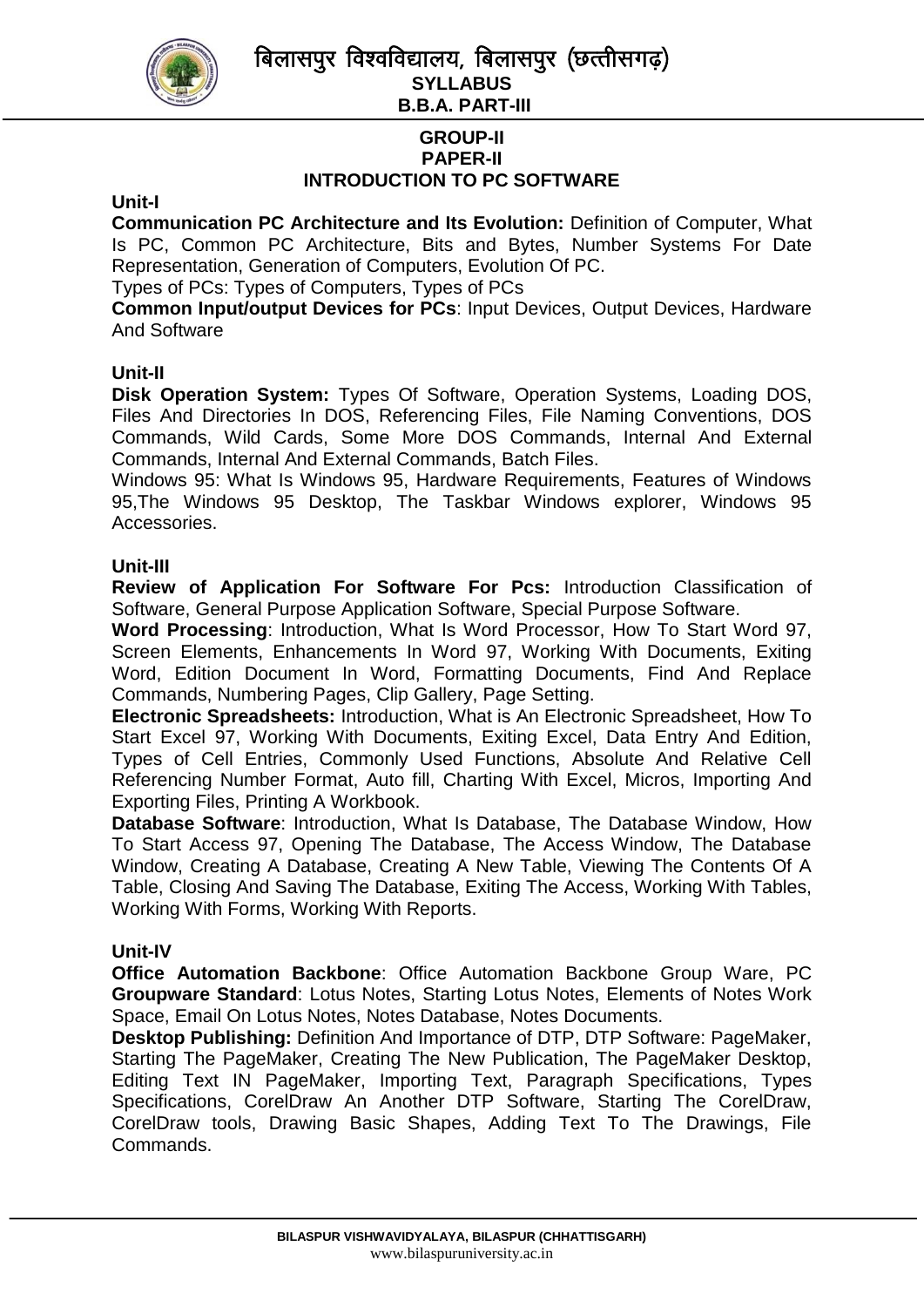

## बिलासपुर विश्वविद्यालय, बिलासपुर (छत्तीसगढ़) **SYLLABUS B.B.A. PART-III**

**Engineering Work Station**: Definition And Importance of CAD, AutoCAD, An Engineering Workstation, Starting AutoCAD, Creating A New Drawing, Saving The Drawing, Opening The Drawing, Important Commands.

**Multimedia Application**: Definition of Multimedia, Multimedia Software: Macromedia Director, Directors Opening Window: The Stage, the Toolbar, Directors File Menu, Score Window, Directors Paint Window, Adobe Photoshop: Another Multimedia Software.

### **Unit-V**

**Importance of Security:** Definition of Security Needs of Security, PCs And Computer Crimes, Risk Analysis.

Security Measures, Disaster Recovery, and Ethics: Security Measures, Security on Networks, Disaster Recovery, Computer Ethics.

**Viruses Detection And Prevention**: Definition Of A Virus, Virus Characteristics, What Is A Sinister About Viruses, Viruses History, How Viruses Are Spread, Different Kinds Of Virus, Damage Done By Virus, Virus Prevention, Networks And Viruses, Network Protection, Things That Are Not Viruses, The Future Of Viruses, Antivirus IN The Future.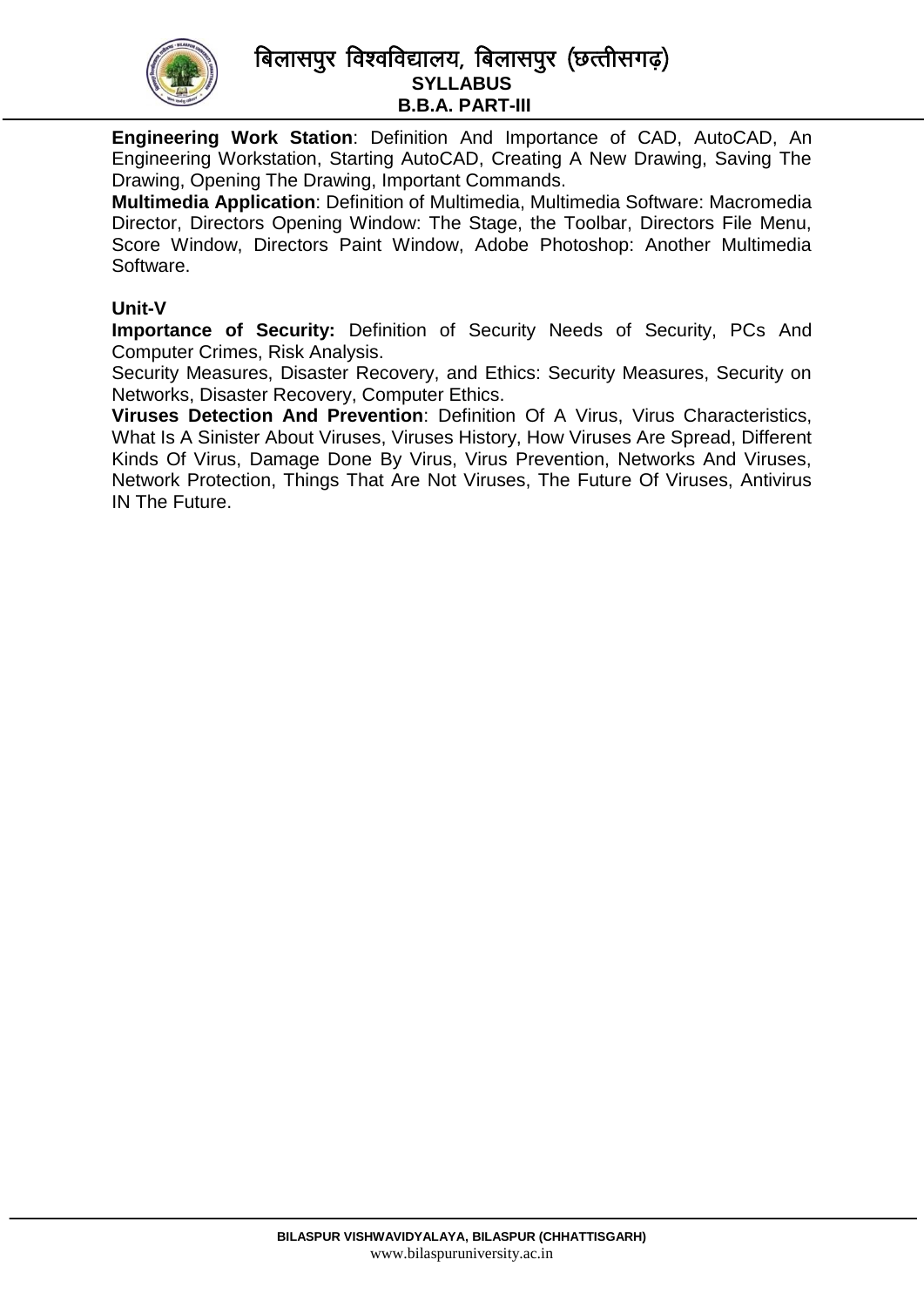

# **GROUP-III PAPER-I BUSINESS LAW**

#### **Unit-1**

**Companies Act, 1956**: Applicability of the Act, Main objectives, Special Features, Machinery for the Administration of the Companies Act, 1956, Jurisdiction of Courts.

**Partnership Act, 1932:** Definition of partnership, Formation of Partnership, partners, Firm, Firm Name, Test of Partnership, Partnership and Other Associations, Duration of Partnership, Registration of Firms.

### **Unit-2**

**Negotiable Instrument Act:** Introduction, Meaning of Definition of the Negotiable Instruments, Promissory Notes and Bills of Exchange, Cheques, Holder and Holder in Due Course, Negotiation of a Negotiable Instrument, Dishonour, Liability of Various parties to the Instrument, Discharge of Negotiable Instruments, Crossing and Marking of Cheques, Dishonour of a cheque on Ground of Insufficiency of Funds, Hundis.

**Indian Contract Act:** Introduction, Meaning of a Valid Contract, Proposal ( or Offer) and Acceptance (Ss. 3-9), Capacity to Contract (Ss. 10-12), Consent and Free Consent, Consideration (Ss.2(d), 23-25, 185), Unlawful Consideration and Object (Ss, 23-24), Agreements Declared Void (Ss, 26-30), Contingent Contracts (Ss. 31\_36), Quasi Contracts (Ss. 68-72), (Certain Relations Resembling those Created by Contracts), Performance of Contracts (Ss. 37-67), Different Modes of Discharge of Contracts (Ss. 73-75), Remedies for Breach of Contracts.

#### **Unit-3**

**Special Contracts:** Contract of Indemnity, Contract of Guarantee, Bailment Pledge, Contract of Agency.

**Sale of Goods**: Introduction, Definition and Essentials of a Contract of Sale, Goods and Their Classification, Meaning of Price, Conditions and Warranties, Passing of Property in Goods, Unpaid Seller and His Rights, Remedies for Breach of a Contract.

#### **Unit-4**

**Contracts of Indemnity and Guarantee**: Introduction, Purpose and Meaning of the contract of Guarantee, Kinds of Guarantees, Rights and Obligation of the creditor, Right, Liabilities and Discharge of Surety, Contract of Indemnity.

**Contract of Bailment and Pledge**: Introduction, Definition of Bailment and its Kinds, Duties and Rights of Bailor and Bailee, Termination of Bailment, Finder of lost Goods.

### **Unit-5**

**Contract of Agency:** Introduction, Definition of Agent and Agency, Different kinds of Agencies, Classification of agents, Duties and Rights of Agent, principal's Duties to Agent and his Liability to Third Parties, Personal Liability of Agent, Termination of an Agency.

**Indian Administrative Law**: Meaning of Administrative Law, Four Principal Sources of Sources of Administrative law, Modern Approach of Court on Administrative Law, Rule of Law Vis-s'-vis Administrative Law.